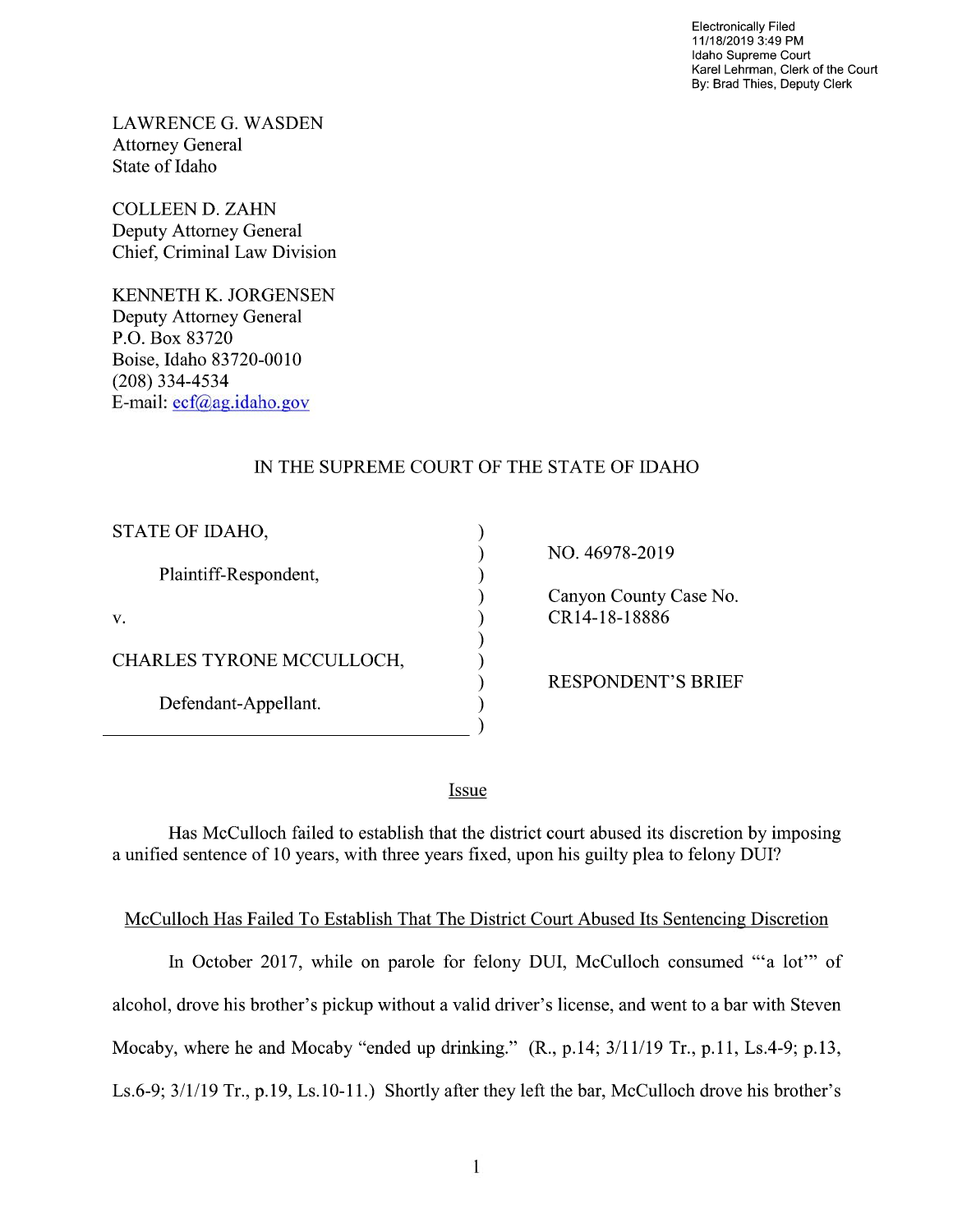pickup off the roadway and crashed into a "wooden pole and street sign." (R., p.14.) When officers responded, the pickup's engine was still running and its "back end was down in a canal," McCulloch was in the driver's seat, and Mocaby was "unconscious and slumped over in the passenger seat. The passenger side door was crushed from the crash and the driver side door had to be pried open by the Fire Department." (R., p.14.) Officers noted that McCulloch had "a strong and distinct odor of an alcoholic beverage coming from his person," and McCulloch "admitted to consuming two 24 ounce Corona beers at [ ] Mocaby's house," but he "denied driving the vehicle" and refused to engage in field sobriety testing. (R., p.14.) McCulloch and Mocaby were transported to the hospital, where Mocaby was treated for "injuries and bleeding from the ears due to a head injury that occurred in the crash." (R., p.14.) McCulloch refused to submit to a breath test, stating, "T'm not gonna sit here and give a breath test and fail it." (R., p.14.) Officers requested a blood draw, and results of the blood test showed that McCulloch's BAC was .218. (R., p.14.)

Officers later interviewed Mocaby, who reported that, a few days after the crash, he "received a call from McCulloch telling him to say that Mocaby was driving the pickup during the time of the crash." (R., p.14.) McCulloch told Mocaby that "Mocaby would only get a misdemeanor but it would be a felony charge for McCulloch." (R., p.14.) McCulloch "threatened to hurt Mocaby if he did not say he was driving." (R., p.14.)

The state charged McCulloch with felony DUI (second felony DUI within 15 years), felony intimidating a witness, and driving without privileges. (R., pp.27-31.) Pursuant to a plea agreement, McCulloch pled guilty to felony DUI and the state dismissed the remaining charges and agreed to recommend a unified sentence of seven years, with two years fixed. (R., pp.43-44, 63, 66-67.) The district court imposed a unified sentence of 10 years, with three years fixed, and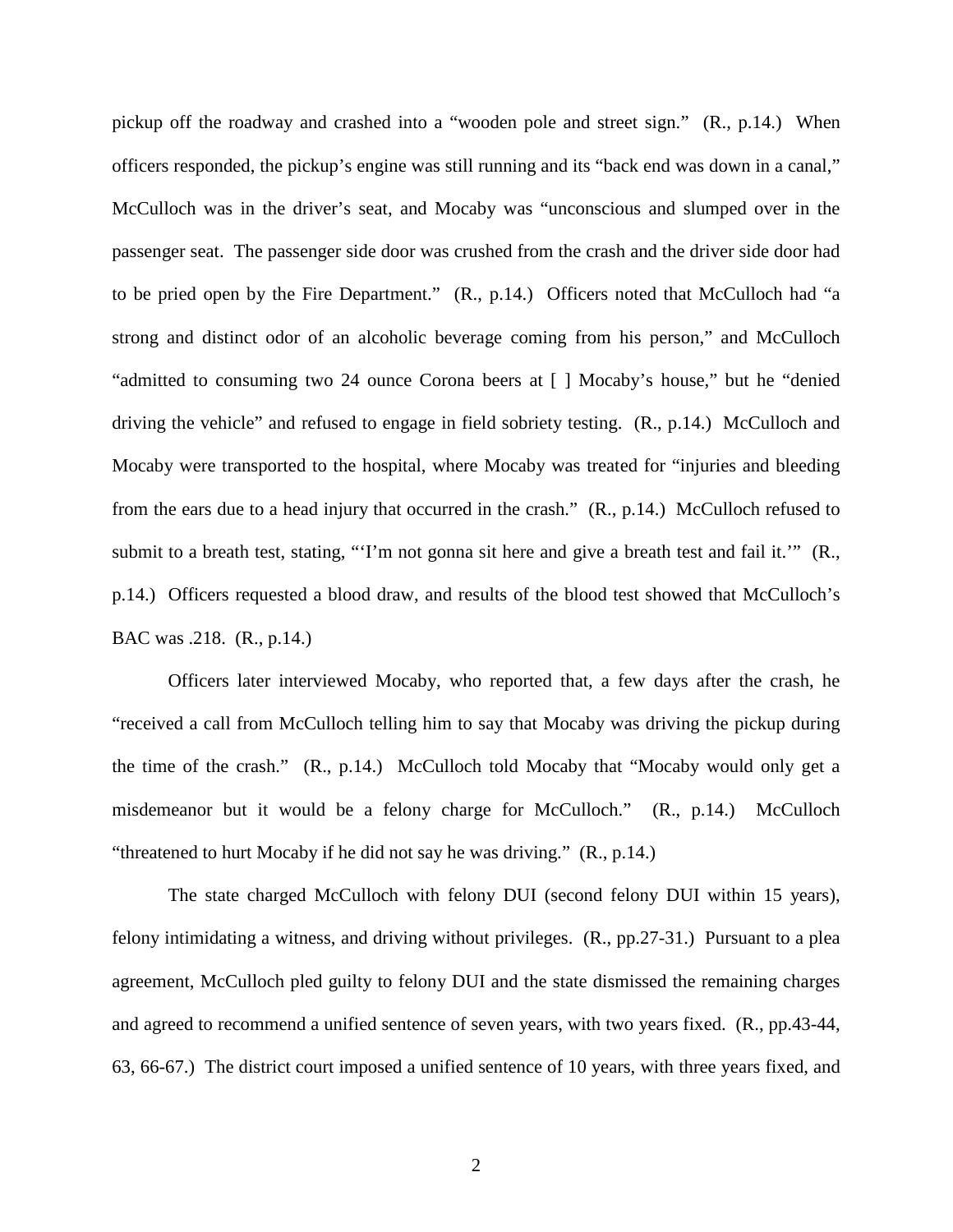ordered that the sentence run concurrently with "any other sentence." (R., pp.64-65.) McCulloch filed a notice of appeal timely from the judgment of conviction. (R., pp.73-76.)

McCulloch asserts his sentence is excessive because the district court did not "follow the parties' sentencing recommendation" and because, "mindful 0f the district court's contrary factual finding" and "of this Court's deference to such findings," he "maintains that he was not the person driving When the truck left the roadway and crashed." (Appellant's brief, pp.3-5.) The record supports the sentence imposed.

When evaluating whether a sentence is excessive, the court considers the entire length of the sentence under an abuse 0f discretion standard. State V. McIntosh, 160 Idaho 1, 8, 368 P.3d 621, 628 (2016); State V. Stevens, 146 Idaho 139, 148, 191 P.3d 217, 226 (2008). It is presumed that the fixed portion of the sentence will be the defendant's probable term of confinement. State v. Oliver, 144 Idaho 722, 726, 170 P.3d 687, 391 (2007). Where a sentence is within statutory limits, the appellant bears the burden of demonstrating that it is a clear abuse of discretion. McIntosh, 160 Idaho at 8, 368 P.3d at 628 (citations omitted). To carry this burden the appellant must show the sentence is excessive under any reasonable view of the facts. Id. A sentence is reasonable if it appears necessary to accomplish the primary objective of protecting society and to achieve any or all of the related goals of deterrence, rehabilitation, or retribution. Id. The district court has the discretion to weigh those objectives and give them differing weights when deciding upon the sentence. Id. at 9, 368 P.3d at 629; State v. Moore, 131 Idaho 814, 825, 965 P.2d 174, 185 (1998). "In deference to the trial judge, this Court will not substitute its view of a reasonable sentence where reasonable minds might differ." McIntosh, 160 Idaho at 8, 368 P.3d at 628 (quoting Stevens, 146 Idaho at 148-49, 191 P.3d at 226-27). Furthermore, "[a] sentence fixed within the limits prescribed by the statute will ordinarily not be considered an abuse of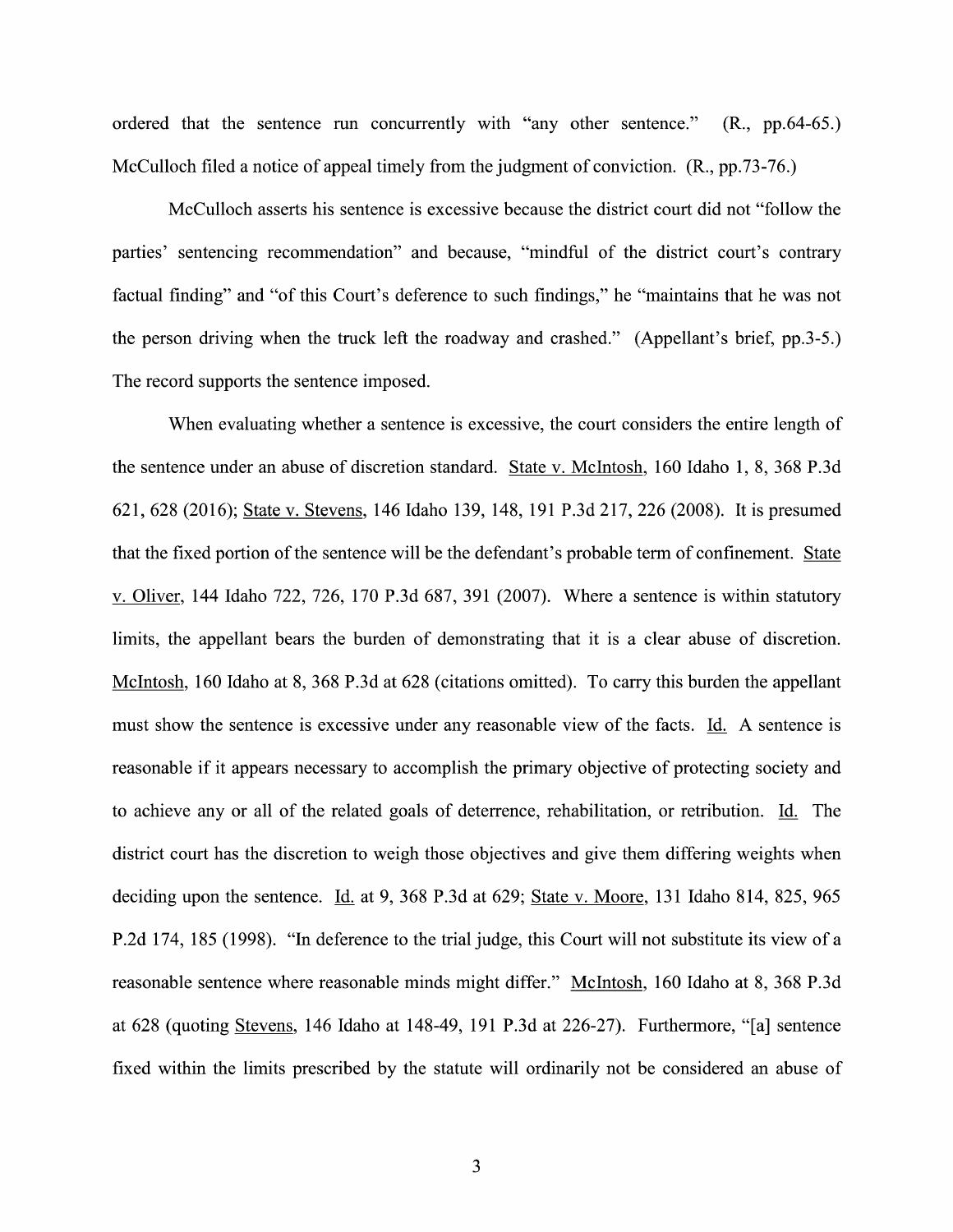discretion by the trial court." Id. (quoting State v. Nice, 103 Idaho 89, 90, 645 P.2d 323, 324 (1982)).

The maximum prison sentence for felony DUI is <sup>10</sup> years. LC. §§ 18-8005(6), -8005(9). The district court imposed unified sentence of 10 years, with three years fixed, which falls well within the statutory guidelines. (R., pp.64-65.) Furthermore, McCulloch's sentence is reasonable in light of the perilous nature of the offense and McCulloch's continuing disregard for the law, the conditions 0f community supervision, and the safety and well-being of others.

McCulloch has a history of criminal offending  $-$  his record includes, at the very least, convictions for burglary, felony eluding, and prior DUI convictions in 2008, 2014, and 2016.  $(R., pp.10-12, 14, 31.)$  He was on parole for a felony DUI when he committed the instant felony DUI offense in 2017, and he chose to disregard the terms of parole in multiple ways on the day of the instant offense, as he consumed alcohol, associated with a known felon (he reportedly met Mocaby "in jail" and later "threatened to have Mocaby violated by his *Parole* Officer"), frequented bar, drove While his driver's license was suspended and While under the influence, and refused to submit to alcohol testing.  $(R., p.14$  (emphasis added);  $3/11/19$  Tr.,  $p.10$ , Ls.14-15; p.11, Ls.7-9; p.13, Ls.6-12.) McCulloch gravely endangered the community when he drove with a BAC of  $.218$  – well over twice the legal limit – and ran his vehicle off the roadway, crashing into "a wooden pole and street sign." (R., p.14.) Furthermore, he caused harm t0 his passenger, who was treated at the hospital for "injuries and bleeding from the ears due to a head injury that occurred in the crash."  $(R_1, p.14)$  At sentencing, the district court aptly stated, "You were lucky both in your last case but certainly again in this case that although you did injure someone that you didn't kill him, that you didn't kill yourself or kill someone else in our community."  $(3/11/19$  Tr., p.13, Ls.18-21.)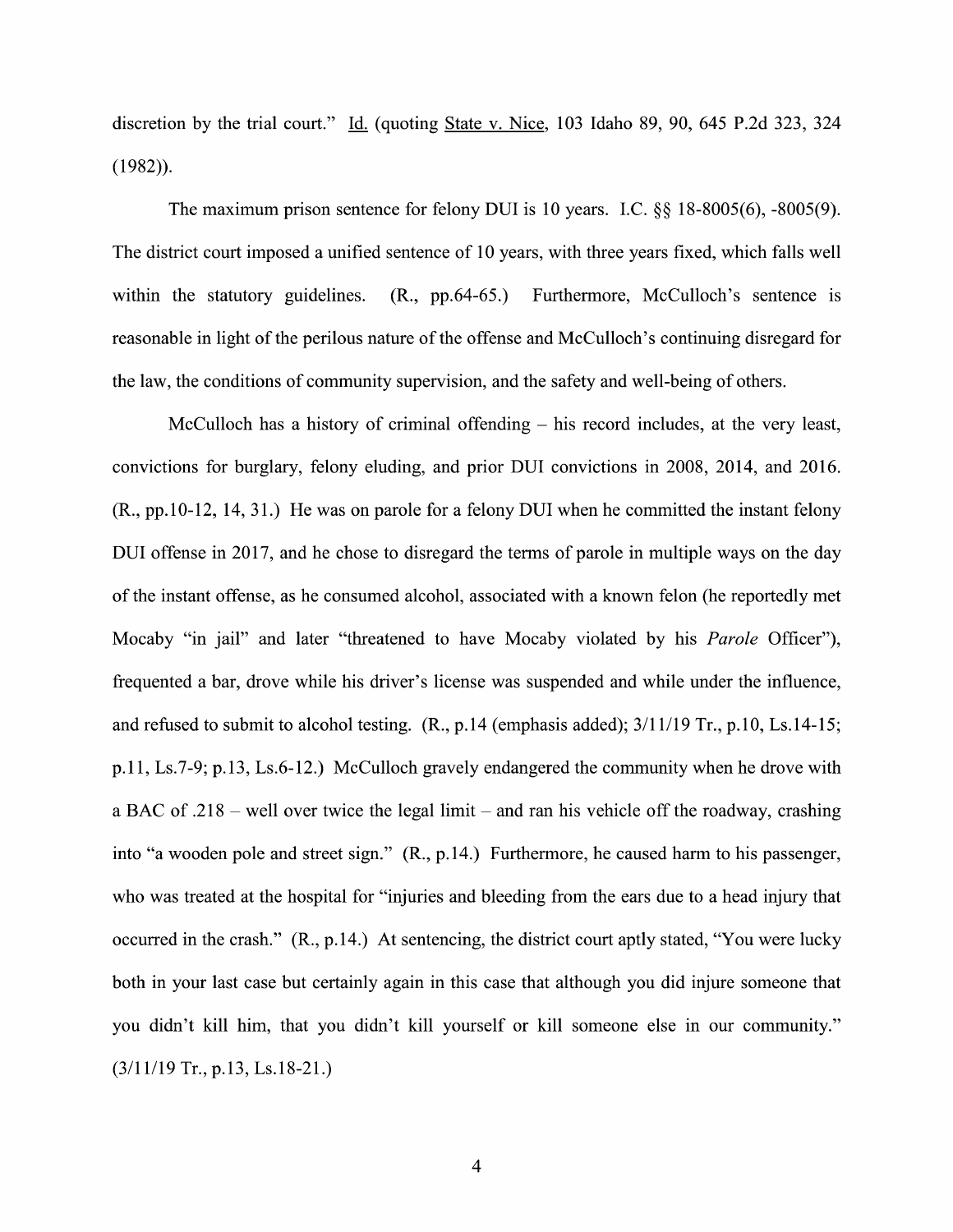On appeal, McCulloch "maintains that he was not the person driving when the truck left the roadway and crashed," and  $-$  "mindful of the district court's contrary factual finding"  $-$  he contends that his sentence is unreasonable "t0 the extent the district [court] sentenced him based on its finding that his drunk driving caused the crash." (Appellant's brief, pp.4-5.) Factual findings made at sentencing must be accepted 0n appeal unless shown t0 be clearly erroneous. State V. Thomas, 133 Idaho 682, 688, 991 P.2d 870, 876 (Ct. App. 1999). Such findings are clearly erroneous only if they are unsupported by substantial and competent evidence. State v. Shafer, 144 Idaho 370, 374, 161 P.3d 689, 693 (Ct. App. 2007) (citing Thomas at 686, 991 P.2d at 874). The credibility 0f Witnesses and the weight of testimony are "entrusted to the trial court as trier of fact." Thomas at 686, 991 P.2d at 874. McCulloch offered no evidence to support his claim that he was not driving When the pickup crashed, and his mere denial that he was driving when the crash occurred does not show that the district court's finding to the contrary was erroneous, particularly because the evidence in the record supports the court's factual finding.

According t0 the Affidavit of Probable Cause and Finding by Court, prepared by Officer J. Krohn and filed 0n September 14, 2018, When officers arrived at the scene of the crash, McCulloch was in the driver's seat and Mocaby was "unconscious and slumped over in the passenger seat," the pickup's engine was still running, and the "back end" 0f the pickup was "down in a canal," the "passenger side door was crushed," and "the driver side door had to be pried open by the Fire Department."  $(R., p.14.)$  Mocaby – the only reported witness – stated that he "observed McCulloch drinking 'a lot' 0f alcoholic beverages" 0n the day of the instant offense, that "they came from the Monkey Bizness bar just prior t0 the crash," and that he "was the passenger in the vehicle and McCulloch was driving." (R., p.14.) McCulloch's blood was drawn at the hospital after the crash, and test results from the Idaho State Lab showed that his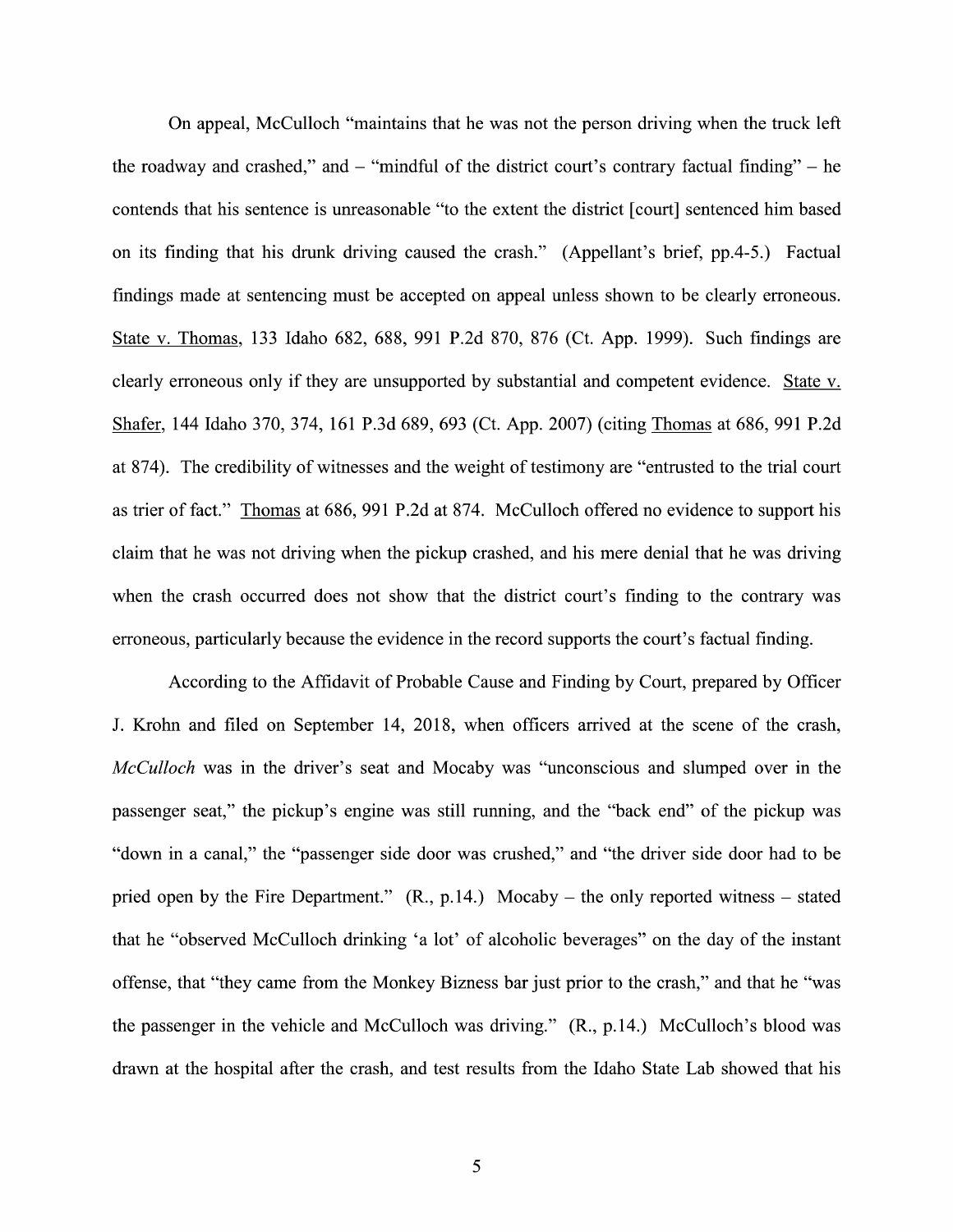BAC was .218. (R., p.14.) All of this evidence is consistent with, and supports, the district court's factual finding that McCulloch was driving while under the influence of alcohol and crashed the pickup.

Conversely, McCulloch's claim that he was *not* driving when the vehicle crashed is not supported by any evidence. Furthermore, his claim lacks credibility. McCulloch offered no explanation as to how or why he moved Mocaby – who was unconscious – from the driver's seat of the pickup to the passenger seat, or why he (McCulloch) chose to place himself "behind the wheel ... in physical control of the truck," and leave the engine running, until officers arrived.  $(3/1/19$  Tr., p.18, Ls.12-15; R., p.14.) McCulloch's claim that he chose to move into the driver's seat of a vehicle that was stuck in a canal, after the vehicle's other occupant drove the vehicle off the road and crashed it, is particularly nonsensical considering that McCulloch was on parole for a felony DUI, his driver's license was suspended, and he was aware that he would "'fail'" a breath test. (R., p.14; 3/11/19 Tr., p.13, Ls.6-9.) McCulloch's report that he requested or allowed Mocaby to drive his (McCulloch's) brother's pickup is also dubious, given McCulloch stated he "didn't know Mr. Mocaby very well," Mocaby had been consuming alcohol, and McCulloch apparently had no qualms about getting behind the wheel himself since he purportedly did just that after the vehicle crashed. (3/11/19 Tr., p.10, Ls.8, 14; 3/1/19 Tr., p.18, Ls.12-15.) McCulloch's self-serving statement that he was not driving the pickup, but merely decided to sit in the driver's seat with the engine running after someone else crashed it, does not show that the district court's finding that he drove while intoxicated and crashed the vehicle was erroneous, nor does it show that McCulloch's sentence is unreasonable "to the extent that the court sentenced him based on its finding" (Appellant's brief, pp.4-5).